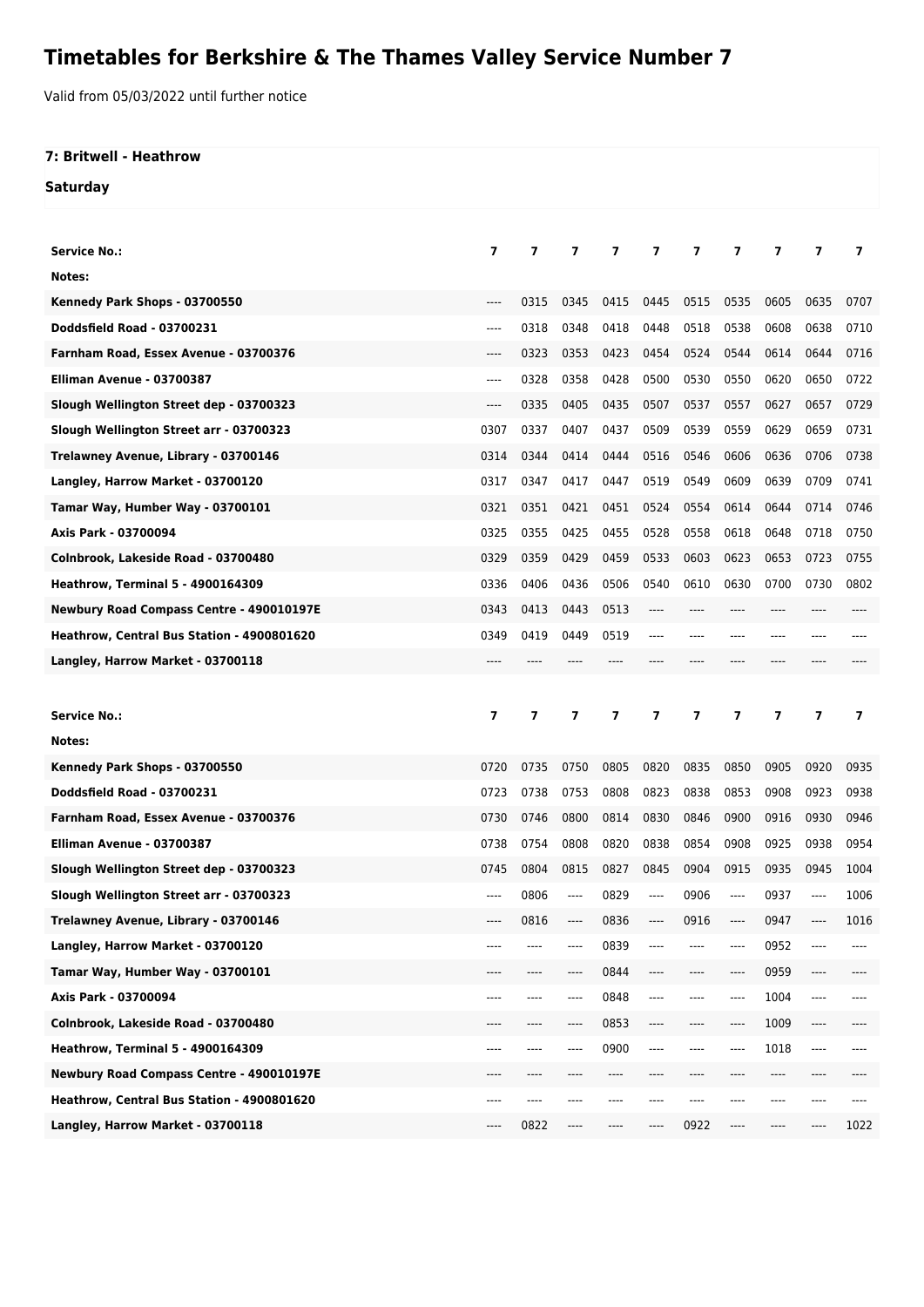| <b>Service No.:</b>                        | $\overline{7}$ | 7              | 7       | 7    | 7       | 7    | 7       | 7     | 7              | 7              |
|--------------------------------------------|----------------|----------------|---------|------|---------|------|---------|-------|----------------|----------------|
| Notes:                                     |                |                |         |      |         |      |         |       |                |                |
| Kennedy Park Shops - 03700550              | 0950           | 1005           | 1020    | 1035 | 1050    | 1105 | 1120    | 1135  | 1150           | 1205           |
| <b>Doddsfield Road - 03700231</b>          | 0953           | 1008           | 1023    | 1038 | 1053    | 1108 | 1123    | 1138  | 1153           | 1208           |
| Farnham Road, Essex Avenue - 03700376      | 1000           | 1016           | 1030    | 1046 | 1100    | 1116 | 1130    | 1146  | 1200           | 1216           |
| Elliman Avenue - 03700387                  | 1008           | 1025           | 1038    | 1054 | 1108    | 1125 | 1138    | 1154  | 1208           | 1225           |
| Slough Wellington Street dep - 03700323    | 1015           | 1035           | 1045    | 1104 | 1115    | 1135 | 1145    | 1204  | 1215           | 1235           |
| Slough Wellington Street arr - 03700323    | $---$          | 1037           | ----    | 1106 | $---$   | 1137 | $---$   | 1206  | ----           | 1237           |
| Trelawney Avenue, Library - 03700146       | $---$          | 1047           | ----    | 1116 | $-----$ | 1147 | $-----$ | 1216  | ----           | 1247           |
| Langley, Harrow Market - 03700120          | ----           | 1052           | ----    | ---- | $-----$ | 1152 | $---$   | $---$ | ----           | 1252           |
| Tamar Way, Humber Way - 03700101           | $---$          | 1059           | ----    | ---- | $---$   | 1159 | $---$   | ----  | ----           | 1259           |
| Axis Park - 03700094                       | $---$          | 1104           | ----    | ---- | $---$   | 1204 | $---$   | $---$ | ----           | 1304           |
| Colnbrook, Lakeside Road - 03700480        | $---$          | 1109           | ----    | ---- | $-----$ | 1209 | ----    | $---$ | ----           | 1309           |
| <b>Heathrow, Terminal 5 - 4900164309</b>   | ----           | 1118           | ----    | ---- | $---$   | 1218 | $---$   | $---$ | ----           | 1318           |
| Newbury Road Compass Centre - 490010197E   | ----           | ----           | ----    |      |         | ---- | ----    | $---$ | ----           | ----           |
| Heathrow, Central Bus Station - 4900801620 | ----           | ----           | ----    | ---- |         | ---- | ----    | $---$ | ----           |                |
| Langley, Harrow Market - 03700118          | ----           |                | ----    | 1122 |         | ---- | ----    | 1222  | ----           |                |
|                                            |                |                |         |      |         |      |         |       |                |                |
|                                            |                |                |         |      |         |      |         |       |                |                |
| <b>Service No.:</b>                        | $\overline{7}$ | $\overline{ }$ | 7       | 7    | 7       | 7    | 7       | 7     | $\overline{ }$ | $\overline{ }$ |
| Notes:                                     |                |                |         |      |         |      |         |       |                |                |
| Kennedy Park Shops - 03700550              | 1220           | 1235           | 1250    | 1305 | 1320    | 1335 | 1350    | 1405  | 1420           | 1435           |
| Doddsfield Road - 03700231                 | 1223           | 1238           | 1253    | 1308 | 1323    | 1338 | 1353    | 1408  | 1423           | 1438           |
| Farnham Road, Essex Avenue - 03700376      | 1230           | 1246           | 1300    | 1316 | 1330    | 1346 | 1400    | 1416  | 1430           | 1446           |
| Elliman Avenue - 03700387                  | 1238           | 1254           | 1308    | 1325 | 1338    | 1354 | 1408    | 1425  | 1438           | 1454           |
| Slough Wellington Street dep - 03700323    | 1245           | 1304           | 1315    | 1335 | 1345    | 1404 | 1415    | 1435  | 1445           | 1504           |
| Slough Wellington Street arr - 03700323    | ----           | 1306           | $-----$ | 1337 | $---$   | 1406 | $-----$ | 1437  | ----           | 1506           |
| Trelawney Avenue, Library - 03700146       | ----           | 1316           | ----    | 1347 | $---$   | 1416 | $-----$ | 1447  | ----           | 1516           |
| Langley, Harrow Market - 03700120          |                |                |         | 1352 |         |      | ----    | 1452  | ----           |                |
| Tamar Way, Humber Way - 03700101           |                |                |         | 1359 |         |      | ----    | 1459  | ----           |                |
| Axis Park - 03700094                       | ----           | ----           |         | 1404 | $---$   | ---- | ----    | 1504  | ----           | ----           |
| Colnbrook, Lakeside Road - 03700480        |                |                |         | 1409 |         |      | ----    | 1509  | ----           |                |
| <b>Heathrow, Terminal 5 - 4900164309</b>   | ----           | ----           |         | 1418 | $---$   | ---- | ----    | 1518  | ----           | ----           |
| Newbury Road Compass Centre - 490010197E   | ----           | ----           |         | ---- |         |      | ----    | ----  | ----           |                |
| Heathrow, Central Bus Station - 4900801620 | ----           | ----           | ----    | ---- |         |      | ----    | ----  | ----           | ----           |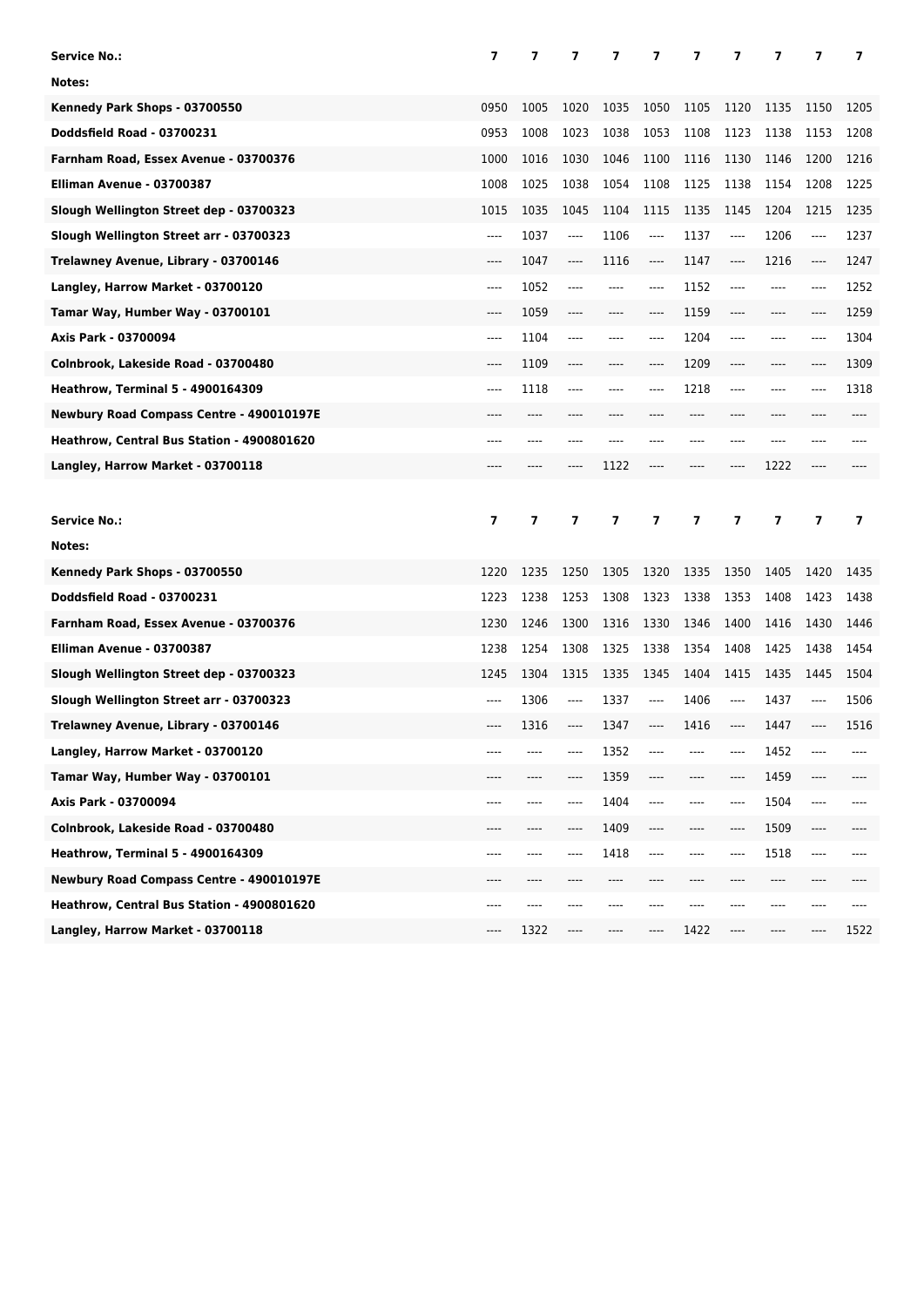| <b>Service No.:</b>                        | 7                        | 7              | $\overline{\phantom{a}}$ | 7    | 7       | 7                       | 7              | 7                             | 7              | $\overline{\phantom{a}}$ |
|--------------------------------------------|--------------------------|----------------|--------------------------|------|---------|-------------------------|----------------|-------------------------------|----------------|--------------------------|
| Notes:                                     |                          |                |                          |      |         |                         |                |                               |                |                          |
| Kennedy Park Shops - 03700550              | 1450                     | 1505           | 1520                     | 1535 | 1550    | 1605                    | 1620           | 1635                          | 1650           | 1705                     |
| Doddsfield Road - 03700231                 | 1453                     | 1508           | 1523                     | 1538 | 1553    | 1608                    | 1623           | 1638                          | 1653           | 1708                     |
| Farnham Road, Essex Avenue - 03700376      | 1500                     | 1516           | 1530                     | 1546 | 1600    | 1616                    | 1630           | 1646                          | 1700           | 1716                     |
| Elliman Avenue - 03700387                  | 1508                     | 1525           | 1538                     | 1554 | 1608    | 1625                    | 1638           | 1654                          | 1708           | 1725                     |
| Slough Wellington Street dep - 03700323    | 1515                     | 1535           | 1545                     | 1604 | 1615    | 1635                    | 1645           | 1704                          | 1715           | 1735                     |
| Slough Wellington Street arr - 03700323    | $---$                    | 1537           | ----                     | 1606 | $---$   | 1637                    | ----           | 1706                          | $---$          | 1737                     |
| Trelawney Avenue, Library - 03700146       | $---$                    | 1547           | ----                     | 1616 | $-----$ | 1647                    | ----           | 1716                          | ----           | 1747                     |
| Langley, Harrow Market - 03700120          | $---$                    | 1552           | ----                     | ---- | ----    | 1652                    | ----           | $---$                         | $---$          | 1752                     |
| Tamar Way, Humber Way - 03700101           | $---$                    | 1559           | ----                     | ---- | $---$   | 1659                    | ----           | $---$                         | $---$          | 1759                     |
| Axis Park - 03700094                       | $---$                    | 1604           | ----                     | ---- | $---$   | 1704                    | ----           | ----                          | $---$          | 1804                     |
| Colnbrook, Lakeside Road - 03700480        | $---$                    | 1609           | ----                     | ---- | $---$   | 1709                    | ----           | $---$                         | $---$          | 1809                     |
| <b>Heathrow, Terminal 5 - 4900164309</b>   | $---$                    | 1618           | ----                     | ---- | $---$   | 1718                    | ----           | $---$                         | $---$          | 1816                     |
| Newbury Road Compass Centre - 490010197E   | ----                     | $---$          |                          |      |         | $---$                   | ----           | ----                          |                |                          |
| Heathrow, Central Bus Station - 4900801620 | ----                     | $---$          | ----                     | ---- |         | ----                    | ----           | ----                          | $---$          |                          |
| Langley, Harrow Market - 03700118          | ----                     |                | ----                     | 1622 | ----    | ----                    | ----           | 1722                          | $---$          |                          |
|                                            |                          |                |                          |      |         |                         |                |                               |                |                          |
|                                            |                          |                |                          |      |         |                         |                |                               |                |                          |
| <b>Service No.:</b>                        | $\overline{\phantom{a}}$ | $\overline{ }$ | $\overline{ }$           | 7    | 7       | $\overline{\mathbf{z}}$ | $\overline{ }$ | 7                             | $\overline{7}$ | 7                        |
| Notes:                                     |                          |                |                          |      |         |                         |                |                               |                |                          |
| Kennedy Park Shops - 03700550              | 1720                     | 1735           | 1750                     | 1805 | 1820    | 1835                    | 1905           | 1931                          | 2001           | 2028                     |
| Doddsfield Road - 03700231                 | 1723                     | 1738           | 1753                     | 1808 | 1823    | 1838                    | 1908           | 1934                          | 2004           | 2031                     |
| Farnham Road, Essex Avenue - 03700376      | 1730                     | 1746           | 1800                     | 1814 | 1830    | 1846                    | 1914           | 1941                          | 2010           | 2037                     |
| Elliman Avenue - 03700387                  | 1738                     | 1754           | 1808                     | 1820 | 1838    | 1854                    | 1920           | 1946                          | 2016           | 2043                     |
| Slough Wellington Street dep - 03700323    | 1745                     | 1804           | 1815                     | 1827 | 1845    | 1904                    | 1927           | 1953                          | 2023           | 2050                     |
| Slough Wellington Street arr - 03700323    | ----                     | 1806           | ----                     | 1829 | $---$   | 1906                    | 1929           | $-----$                       | 2025           | 2052                     |
| Trelawney Avenue, Library - 03700146       | ----                     | 1816           | ----                     | 1836 | ----    | 1916                    | 1936           | $-----$                       | 2032           | 2059                     |
| Langley, Harrow Market - 03700120          |                          |                |                          | 1839 |         | ----                    | 1939           | $\hspace{1.5cm} \textbf{---}$ | 2035           | 2102                     |
| Tamar Way, Humber Way - 03700101           |                          |                |                          | 1844 |         | ----                    | 1944           | $\hspace{1.5cm} \textbf{---}$ | 2040           | 2107                     |
| Axis Park - 03700094                       | ----                     | ----           |                          | 1848 | ----    | ----                    | 1948           | $\hspace{1.5cm} \textbf{---}$ | 2044           | 2111                     |
| Colnbrook, Lakeside Road - 03700480        |                          |                |                          | 1853 | ----    | ----                    | 1953           | ----                          | 2049           | 2116                     |
| <b>Heathrow, Terminal 5 - 4900164309</b>   | ----                     | ----           |                          | 1900 | ----    | ----                    | 2000           | $\hspace{1.5cm} \textbf{---}$ | 2056           | 2123                     |
| Newbury Road Compass Centre - 490010197E   | ----                     | ----           |                          | ---- |         |                         | ----           | ----                          | ----           |                          |
| Heathrow, Central Bus Station - 4900801620 | ----                     | ----           |                          | ---- |         |                         | ----           | ----                          | ----           |                          |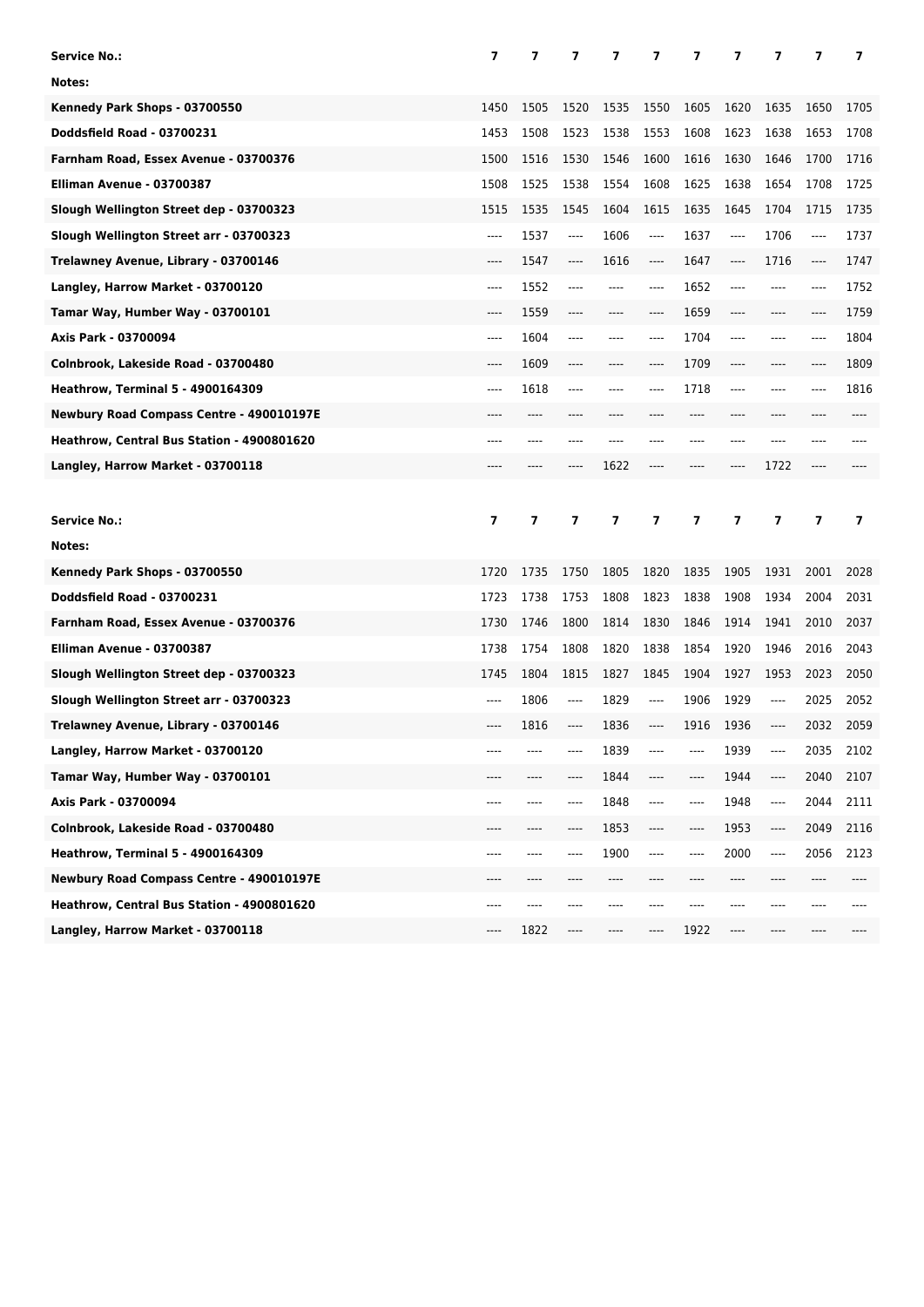| <b>Service No.:</b>                        | 7        | 7        | $\overline{ }$ | 7         |
|--------------------------------------------|----------|----------|----------------|-----------|
| Notes:                                     |          |          |                |           |
| Kennedy Park Shops - 03700550              | 2128     | 2228     | 2328           | 0028      |
| Doddsfield Road - 03700231                 | 2131     | 2231     | 2331           | 0031      |
| Farnham Road, Essex Avenue - 03700376      | 2137     | 2237     | 2336           | 0036      |
| Elliman Avenue - 03700387                  | 2143     | 2243     | 2341           | $---$     |
| Slough Wellington Street dep - 03700323    | 2150     | 2250     | 2347           | $---$     |
| Slough Wellington Street arr - 03700323    | 2152     | 2252     | ----           | $---$     |
| Trelawney Avenue, Library - 03700146       | 2159     | 2259     | $--- -$        | $----$    |
| Langley, Harrow Market - 03700120          | 2202     | 2302     | ----           | $- - - -$ |
| Tamar Way, Humber Way - 03700101           | 2207     | 2307     | ----           | $---$     |
| Axis Park - 03700094                       | 2211     | 2311     | ----           | $- - - -$ |
| Colnbrook, Lakeside Road - 03700480        | 2216     | 2316     | $--- -$        | $---$     |
| <b>Heathrow, Terminal 5 - 4900164309</b>   | 2223     | 2323     | ----           | $---$     |
| Newbury Road Compass Centre - 490010197E   | $----$   | $---$    | ----           | $---$     |
| Heathrow, Central Bus Station - 4900801620 | $-- - -$ | $-- - -$ | ----           | $---$     |
| Langley, Harrow Market - 03700118          | $----$   | ----     | ----           | $----$    |

## **7: Heathrow - Britwell**

## **Saturday**

| <b>Service No.:</b>                        | $\overline{ }$ | $\overline{ }$ | $\overline{ }$ | $\overline{7}$ | $\overline{7}$ | $\overline{7}$ | $\overline{7}$ | $\overline{ }$ | 7       | 7    |
|--------------------------------------------|----------------|----------------|----------------|----------------|----------------|----------------|----------------|----------------|---------|------|
| Notes:                                     |                |                |                |                |                |                |                |                |         |      |
| Heathrow, Central Bus Station - 4900801620 | 0410           | 0430           | 0500           | 0530           |                |                |                |                |         |      |
| Compass Centre - 490005530W                | 0417           | 0437           | 0507           | 0537           | ----           |                |                |                |         |      |
| <b>Heathrow, Terminal 5 - 4900164309</b>   | 0424           | 0444           | 0514           | 0544           | 0615           | 0642           | $---$          | 0712           | $-----$ | 0742 |
| Colnbrook, Lakeside Road - 03700169        | 0430           | 0450           | 0520           | 0550           | 0621           | 0648           | $---$          | 0718           | $---$   | 0748 |
| Axis Park - 03700094                       | 0433           | 0453           | 0523           | 0553           | 0625           | 0652           | ----           | 0722           | $-----$ | 0752 |
| Tamar Way, Humber Way - 03700102           | 0437           | 0457           | 0527           | 0557           | 0629           | 0656           | ----           | 0726           | $---$   | 0756 |
| Langley, Harrow Market - 03700118          | 0442           | 0502           | 0532           | 0602           | 0634           | 0701           | $---$          | 0731           | $-----$ | 0801 |
| Trelawney Avenue, Library - 03700147       | 0445           | 0505           | 0535           | 0605           | 0637           | 0704           | $---$          | 0734           | $---$   | 0804 |
| Slough, Brunel Way arr - 03700531          | 0454           | 0514           | 0544           | 0614           | 0646           | 0713           | ----           | 0743           |         | 0813 |
| Slough, Brunel Way dep - 03700531          | 0457           | 0517           | 0547           | 0617           | 0648           | 0715           | 0730           | 0745           | 0800    | 0815 |
| Elliman Avenue - 03700388                  | 0504           | 0524           | 0554           | 0624           | 0655           | 0722           | 0737           | 0752           | 0807    | 0822 |
| Farnham Road, Essex Avenue - 03700371      | 0510           | 0530           | 0600           | 0630           | 0701           | 0728           | 0743           | 0758           | 0813    | 0828 |
| Kennedy Park Shops - 03700550              | 0515           | 0535           | 0605           | 0635           | 0706           | 0733           | 0748           | 0803           | 0818    | 0833 |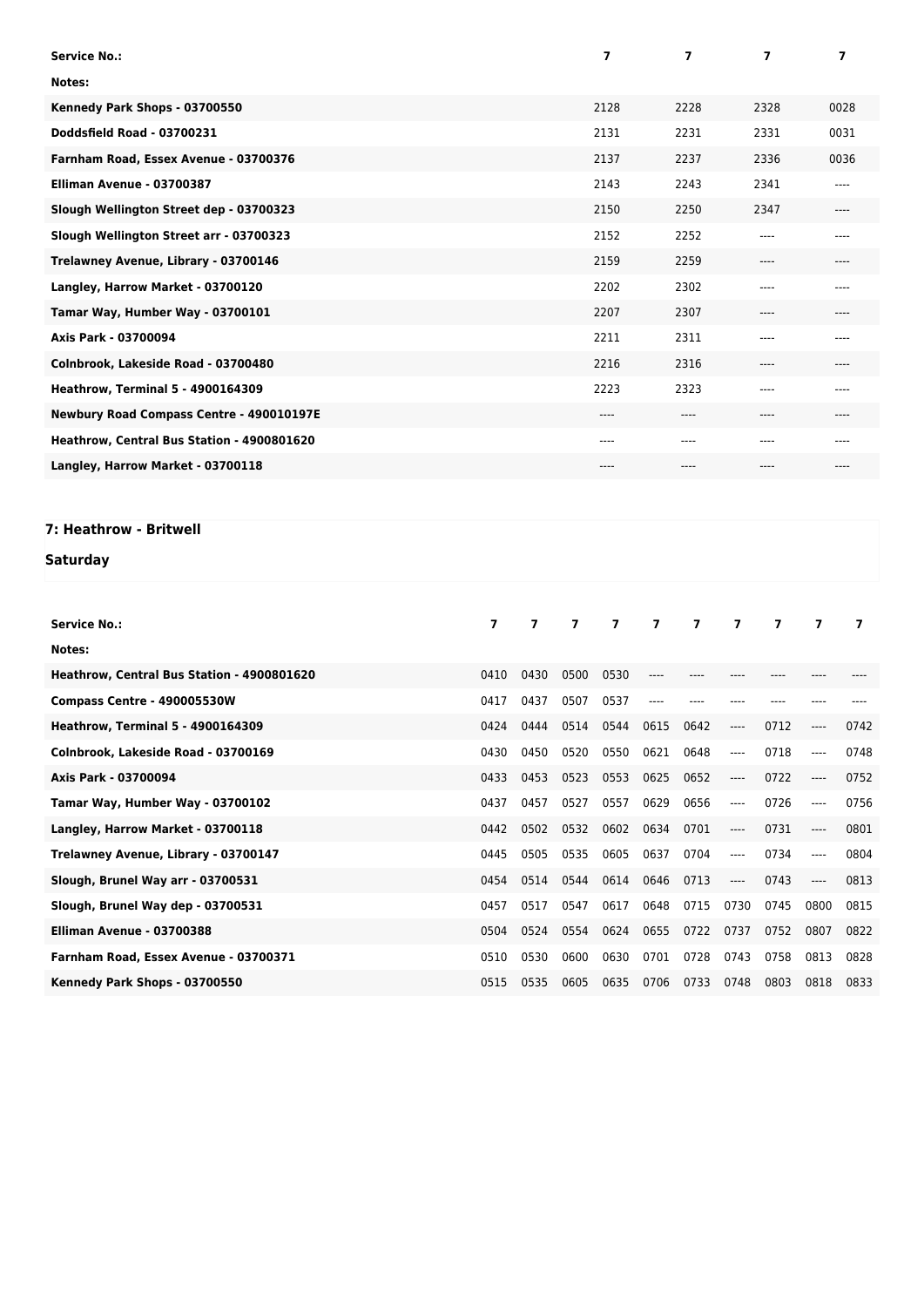| <b>Service No.:</b>                        | 7                        | 7                        | 7                             | 7    | 7                             | 7    | 7                             | 7       | 7                             | 7              |
|--------------------------------------------|--------------------------|--------------------------|-------------------------------|------|-------------------------------|------|-------------------------------|---------|-------------------------------|----------------|
| Notes:                                     |                          |                          |                               |      |                               |      |                               |         |                               |                |
| Heathrow, Central Bus Station - 4900801620 |                          |                          |                               |      |                               |      |                               |         |                               |                |
| Compass Centre - 490005530W                |                          |                          |                               |      |                               |      | ---                           |         |                               |                |
| <b>Heathrow, Terminal 5 - 4900164309</b>   | ----                     | ----                     | ----                          | 0837 | ----                          | ---- | ----                          | 0928    | ----                          |                |
| Colnbrook, Lakeside Road - 03700169        | ----                     | ----                     | ----                          | 0843 |                               | ---- | ----                          | 0935    | ----                          |                |
| Axis Park - 03700094                       | ----                     |                          | ----                          | 0847 |                               |      | ----                          | 0940    | ----                          |                |
| Tamar Way, Humber Way - 03700102           | ----                     | ----                     | ----                          | 0851 |                               | ---- | ----                          | 0945    | ----                          | ----           |
| Langley, Harrow Market - 03700118          | $---$                    | 0827                     | ----                          | 0856 | ----                          | 0926 | $---$                         | 0952    | ----                          | 1026           |
| Trelawney Avenue, Library - 03700147       | ----                     | 0830                     | ----                          | 0859 | ----                          | 0930 | ----                          | 0957    | ----                          | 1030           |
| Slough, Brunel Way arr - 03700531          | $---$                    | 0839                     | ----                          | 0908 | ----                          | 0940 | ----                          | 1009    | $\hspace{1.5cm} \textbf{---}$ | 1040           |
| Slough, Brunel Way dep - 03700531          | 0830                     | 0842                     | 0857                          | 0911 | 0927                          | 0942 | 0957                          | 1012    | 1027                          | 1042           |
| Elliman Avenue - 03700388                  | 0837                     | 0849                     | 0904                          | 0918 | 0934                          | 0949 | 1004                          | 1019    | 1034                          | 1049           |
| Farnham Road, Essex Avenue - 03700371      | 0843                     | 0855                     | 0912                          | 0926 | 0942                          | 0957 | 1012                          | 1027    | 1042                          | 1057           |
| Kennedy Park Shops - 03700550              | 0848                     | 0900                     | 0918                          | 0932 | 0948                          | 1003 | 1018                          | 1033    | 1048                          | 1103           |
|                                            |                          |                          |                               |      |                               |      |                               |         |                               |                |
| <b>Service No.:</b>                        | $\overline{\phantom{a}}$ | $\overline{\phantom{a}}$ | $\overline{\phantom{a}}$      | 7    | 7                             | 7    | $\overline{ }$                | 7       | 7                             | $\overline{ }$ |
| Notes:                                     |                          |                          |                               |      |                               |      |                               |         |                               |                |
| Heathrow, Central Bus Station - 4900801620 | ----                     | ----                     | ----                          | ---- |                               |      | ----                          | $---$   | ----                          |                |
| Compass Centre - 490005530W                | ----                     |                          |                               |      |                               |      | ----                          | ----    | ----                          |                |
| <b>Heathrow, Terminal 5 - 4900164309</b>   | ----                     | 1028                     | ----                          | ---- | ----                          | 1128 | ----                          | ----    | ----                          | 1228           |
| Colnbrook, Lakeside Road - 03700169        | $-----$                  | 1035                     | ----                          | ---- | ----                          | 1135 | $---$                         | $-----$ | ----                          | 1235           |
| Axis Park - 03700094                       | $---$                    | 1040                     | ----                          | ---- | ----                          | 1140 | $-----$                       | $---$   | ----                          | 1240           |
| Tamar Way, Humber Way - 03700102           | $---$                    | 1045                     | $---$                         | ---- | ----                          | 1145 | $---$                         | $---$   | ----                          | 1245           |
| Langley, Harrow Market - 03700118          | ----                     | 1052                     | $-----$                       | 1126 | ----                          | 1152 | $\hspace{1.5cm} \textbf{---}$ | 1226    | ----                          | 1252           |
| Trelawney Avenue, Library - 03700147       | ----                     | 1057                     | $---$                         | 1130 | ----                          | 1157 | $-----$                       | 1230    | ----                          | 1257           |
| Slough, Brunel Way arr - 03700531          | ----                     | 1109                     | ----                          | 1140 | ----                          | 1209 | ----                          | 1240    | ----                          | 1309           |
| Slough, Brunel Way dep - 03700531          | 1057                     | 1112                     | 1127                          | 1142 | 1157                          | 1212 | 1227                          | 1242    | 1257                          | 1312           |
| Elliman Avenue - 03700388                  | 1104                     | 1119                     | 1134                          | 1149 | 1204                          | 1219 | 1234                          | 1249    | 1304                          | 1319           |
| Farnham Road, Essex Avenue - 03700371      | 1112                     | 1127                     | 1142                          | 1157 | 1212                          | 1227 | 1242                          | 1257    | 1312                          | 1327           |
| Kennedy Park Shops - 03700550              | 1118                     | 1133                     | 1148 1203                     |      | 1218 1233                     |      | 1248                          | 1303    | 1318                          | 1333           |
|                                            |                          |                          |                               |      |                               |      |                               |         |                               |                |
| <b>Service No.:</b>                        | $\overline{\mathbf{z}}$  | 7                        | 7                             | 7    | 7                             | 7    | 7                             | 7       | $\overline{ }$                | 7              |
| Notes:                                     |                          |                          |                               |      |                               |      |                               |         |                               |                |
| Heathrow, Central Bus Station - 4900801620 |                          |                          |                               |      |                               |      |                               |         |                               |                |
|                                            |                          |                          |                               |      |                               |      |                               |         |                               |                |
| Compass Centre - 490005530W                | ----                     |                          |                               |      |                               |      | ---                           |         |                               |                |
| <b>Heathrow, Terminal 5 - 4900164309</b>   | ----                     | ----                     | ----                          | 1328 | ----                          | ---- | $\hspace{1.5cm} \textbf{---}$ | 1428    | ----                          |                |
| Colnbrook, Lakeside Road - 03700169        | ----                     |                          |                               | 1335 |                               |      | ----                          | 1435    | ----                          | ----           |
| Axis Park - 03700094                       |                          |                          |                               | 1340 |                               |      | ----                          | 1440    | ----                          |                |
| Tamar Way, Humber Way - 03700102           | ----                     | ----                     | ----                          | 1345 | ----                          | ---- | ----                          | 1445    | $\hspace{1.5cm} \textbf{---}$ | ----           |
| Langley, Harrow Market - 03700118          | ----                     | 1326                     | $\hspace{1.5cm} \textbf{---}$ | 1352 | ----                          | 1426 | ----                          | 1452    | ----                          | 1526           |
| Trelawney Avenue, Library - 03700147       | ----                     | 1330                     | ----                          | 1357 | $\hspace{1.5cm} \textbf{---}$ | 1430 | ----                          | 1457    | ----                          | 1530           |
| Slough, Brunel Way arr - 03700531          | ----                     | 1340                     | ----                          | 1409 | $\hspace{1.5cm} \textbf{---}$ | 1440 | ----                          | 1509    | ----                          | 1540           |
| Slough, Brunel Way dep - 03700531          | 1327                     | 1342                     | 1357                          | 1412 | 1427                          | 1442 | 1457                          | 1512    | 1527                          | 1542           |
| Elliman Avenue - 03700388                  | 1334                     | 1349                     | 1404                          | 1419 | 1434                          | 1449 | 1504                          | 1519    | 1534                          | 1549           |
| Farnham Road, Essex Avenue - 03700371      | 1342                     | 1357                     | 1412                          | 1427 | 1442                          | 1457 | 1512                          | 1527    | 1542                          | 1557           |
| Kennedy Park Shops - 03700550              | 1348                     | 1403                     | 1418                          | 1433 | 1448 1503                     |      | 1518                          | 1533    | 1548                          | 1603           |